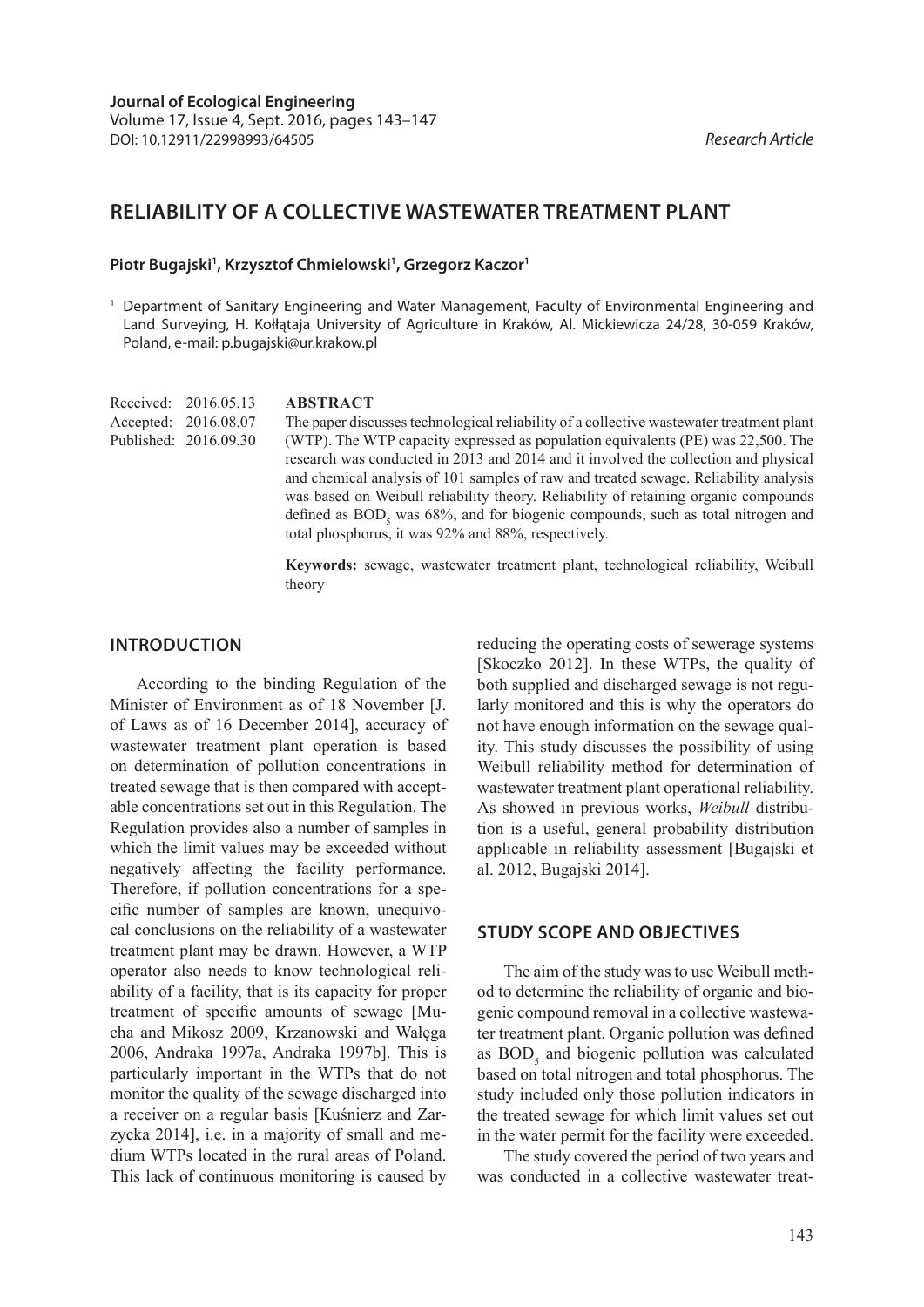ment plant in Biłgoraj. A total of 101 samples of sewage were collected and subjected to physical and chemical analyses. The efficiency of pollution removal in the facility was determined by employing some elements of Weibull reliability theory. Weibull distribution is characterized by a probability density function (1) with parameters b, c and θ:

$$
f(x) = \frac{c}{b} \cdot \left(\frac{x - \theta}{b}\right)^{(c-1)} \cdot e^{-\left(\frac{x - \theta}{b}\right)^c} \tag{1}
$$

where:  $x -$  variable indicating the concentration of a specific pollution indicator in the treated sewage,

 $b$  – scale parameter,  $c$  – shape parameter,  $\theta$  – location parameter. Assumptions:  $\theta < x, b > 0, c > 0$ 

Weibull distribution parameters were estimated by means of maximum likelihood method. The applicability of Weibull distribution to the empirical data was assessed using Hollander-Proschan test. The results were analyzed with STATISTICA 8 software.

Mean designed daily sewage supply for the WTP in Biłgoraj was  $Q_{ms} = 8000 \text{ m}^3 \cdot d^{-1}$ , and maximum supply was  $Q_{dmax} = 10,000 \text{ m}^3 \cdot d^{-1}$ . The facility size according to the population equivalent (PE) ranged between 15,000 and 99,000 PE. Mean daily sewage supply in the study period was  $4000-5000$  m<sup>3</sup> $\cdot$ d<sup>-1</sup>. As per the water permit issued in 2004, acceptable concentrations of the analyzed parameters in the sewage discharged into a receiver should not exceed 15  $mgO_2$ ·dm<sup>-3</sup> for  $BOD_5$ , 15 mgN·dm<sup>-3</sup> for total nitrogen and 2 mgP·dm-3w for total phosphorus.

### **RESULT ANALYSIS**

The performance of the analyzed WTP was assessed in two stages. At the first stage, the frequency of specific volumes and concentrations of the analyzed parameters was determined. The analysis of the frequency of specific volumes and the concentrations are very useful statistical tools for the interpretation of data collected at irregular time intervals. Following calculations of frequency for the volume/concentration of individual indicators, the number of classes for each frequency distribution was determined. Ten classes were defined for BOD<sub>5</sub> and the range of class interval was 5 mgO<sub>2</sub>·dm<sup>-3</sup>. For total nitrogen, there were 11 classes with the range of class interval 1 mgN⋅dm-3, and for total phosphorus there were eight classes with the range of class interval 0.4 mgP⋅dm-3. The class intervals were determined in such a way that the frequency distribution would yield as detailed and clear image of the statistical collection structure as possible. When the class boundaries were established, the values within individual class intervals were computed. These activities yielded a series in which each interval comprised an assigned number of observations called class abundance. The calculations were used to prepare a histogram presenting individual  $BOD_5$  values, as showed in Figure 1. Chemical analysis indicated that in 72 out of 101 samples of treated sewage  $\mathrm{BOD}_5$  ranged from  $10$ to 15 mgO<sub>2</sub> $\cdot$ dm<sup>-3</sup>. Percentage share of BOD<sub>5</sub> in this interval was nearly 71%, as compared with all analyzed sewage samples. The study revealed nine cases of exceeding the acceptable  $BOD<sub>5</sub>$ 



**Figure 1**. Histogram of characteristic BOD<sub>5</sub> values in treated sewage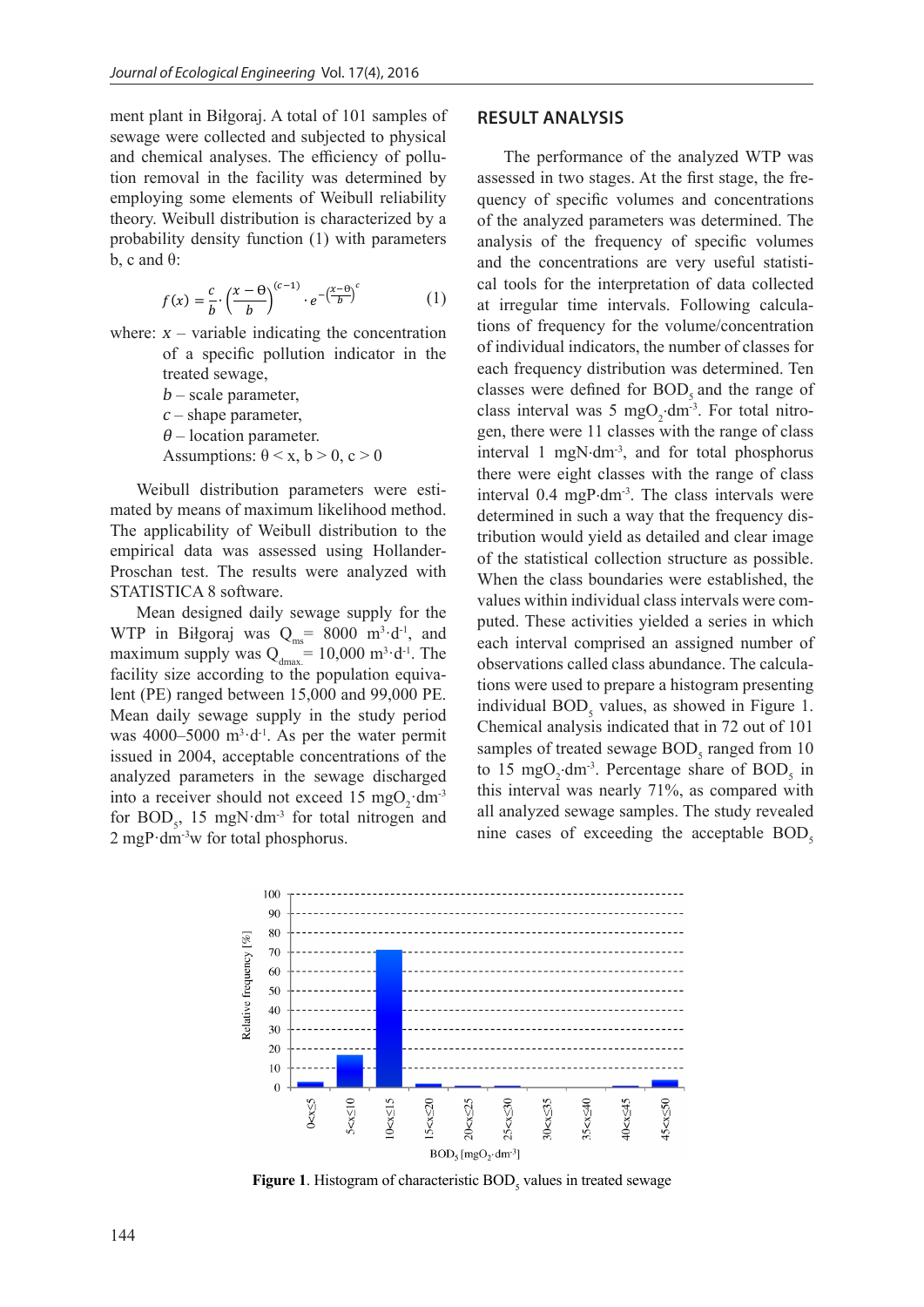limit that for this facility was  $15 \text{ mgO}_2 \cdot \text{dm}^{-3}$ . Total percentage share of  $BOD_5$  values exceeding the acceptable limit for all class intervals was 8.9%.

Concentrations of total nitrogen in the samples of treated sewage fell into two distinct intervals, i.e. from 13 to 14 mgN·dm<sup>-3</sup> and from 14 to 15 mgN<sub>og</sub>·dm<sup>-3</sup>. Total percentage share of total nitrogen in these intervals was 86%. Acceptable concentration limit of total nitrogen was exceeded in only one sample. This is less than 1% of all samples. Characteristic concentrations of total nitrogen in individual class intervals are presented in Figure 2.

The analysis of the second eutrophication indicator, i.e. total phosphorus, revealed no dominant intervals of its characteristic concentrations in the treated sewage. Majority of concentration values (93 out of 101) fell within 0.4 to 2.0 mg P·dm-3 range. Total percentage share of total phosphorus concentrations in these intervals was 92%. In five samples, the concentration of total nitrogen was higher than the acceptable limit of 2.0 mg P·dm-3. Total percentage share of total phosphorus in 2.0 to 3.2 intervals was 4.95%. Characteristic concentrations of total phosphorus in the treated sewage are presented in Figure 3.

The second stage of the study focused on reliability analysis of the investigated facility and took into account three indicators of pollution. The determined distribution parameters were used to verify a hypothesis assuming the usefulness of Weibull distribution for the approximation of empirical data. Statistical analysis of the probability test p for all the indicators confirmed that the empirical data may be described by Weibull distribution and assumed as a null hypothesis. Results of distribution fit based on Hollander-Proschan test together with estimated parameters are presented in Table 1.

The reliability analysis based on Weibull method was used to determine the probability of occurrence of the value/concentration higher than that provided in the water permit for the facility for all three parameters.

Cumulative distribution for  $BOD<sub>5</sub>$  showed in Figure 4 indicated that the probability of exceeding the acceptable limit of 15 mgO<sub>2</sub>·dm<sup>-3</sup> was 42%. Therefore, acceptable concentration of  $BOD_5$  in the sewage discharged into the receiver was exceeded on about 153 days per year. The guidelines prepared by Andraka and Dzienis [2003] suggested that the reliability of a wastewater treatment plant of this size should be at least 92.3%, for the manufacturer's risk  $\alpha$ =0.05. These guidelines allow ineffective operation of a WTP with PE ranging from 15,000 to 49,999 for 27 days per year. A comparison of the number of days in which  $BOD<sub>5</sub>$  was higher than acceptable



**Figure 2**. Histogram of characteristic concentrations of total nitrogen in treated sewage

**Table 1**. Results of estimation of Weibull distribution parameters with goodness of fit to empirical data

| Parameter        | Distribution parameters |        |          | Hollander-Proschan test |         |
|------------------|-------------------------|--------|----------|-------------------------|---------|
|                  |                         | С      |          | Test value              |         |
| <b>BOD</b>       | 16.337                  | 1.8815 | 4.1016   | 0.551925                | 0.58100 |
| Total nitrogen   | 14.230                  | 17.917 | $-1.000$ | $-1.22547$              | 0.22040 |
| Total phosphorus | 1.4769                  | 2.4871 | 0.21515  | 0.223653                | 0.82303 |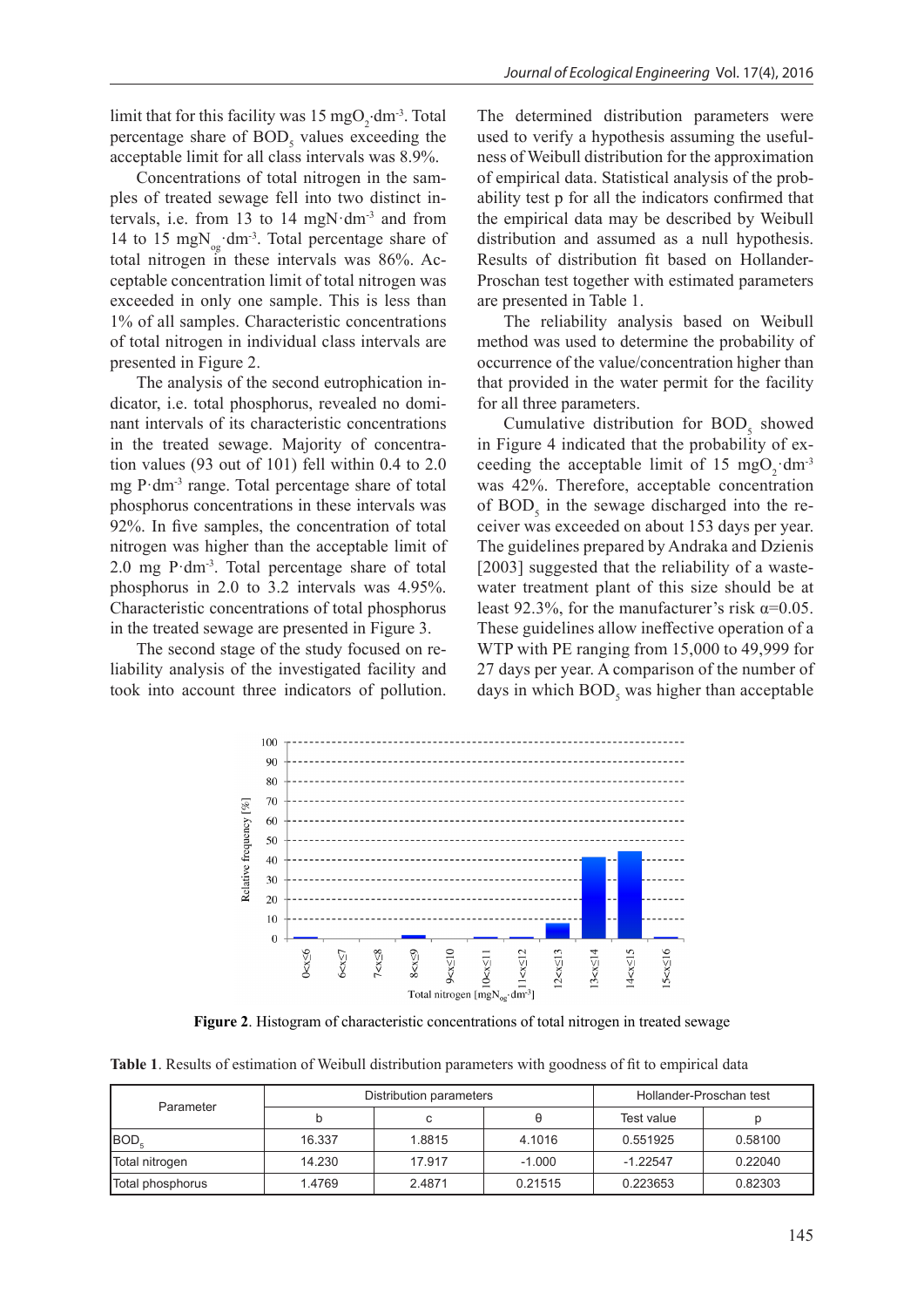

**Figure 3**. Histogram of characteristic concentrations of total phosphorus in treated sewage



**Figure 4**. Results of Weibull reliability analysis for  $\text{BOD}_5$  in treated sewage

with the number of days in which exceeding this value does not affect the facility performance revealed that the normal range for  $BOD<sub>5</sub>$  in the discharged sewage was exceeded for 126 days per year. However, significant exceedance, i.e. above 40 mgO<sub>2</sub> $\cdot$ dm<sup>-3</sup> was noticed in only 5% of all cases. When only those significant excesses were considered, Weibull reliability theory showed that the efficiency of the facility was as high as 90%.

Reliability analysis of total nitrogen removal revealed the probability of its concentration exceeding the acceptable limit was about 8%. Therefore, nitrogen concentrations higher than the acceptable 15 mgN $\cdot$ dm<sup>-3</sup> could be expected on 29 days per year. This means the effectiveness of removing nitrogen compounds in this facility, defined here as total nitrogen, was 92%. The results of Weibull reliability method for total nitrogen in the treated sewage are presented in Figure 5.



**Figure 5**. Results of Weibull reliability analysis for total nitrogen in treated sewage



**Figure 6**. Results of Weibull reliability analysis for total phosphorus in treated sewage

Acceptable limits of total phosphorus  $(2 \text{ mgP} \cdot \text{dm}^3)$ , the second biogenic indicator, in the treated sewage were exceeded in 12% of the analyzed cases, as showed in Figure 6. Therefore, the concentration of total phosphorus was likely